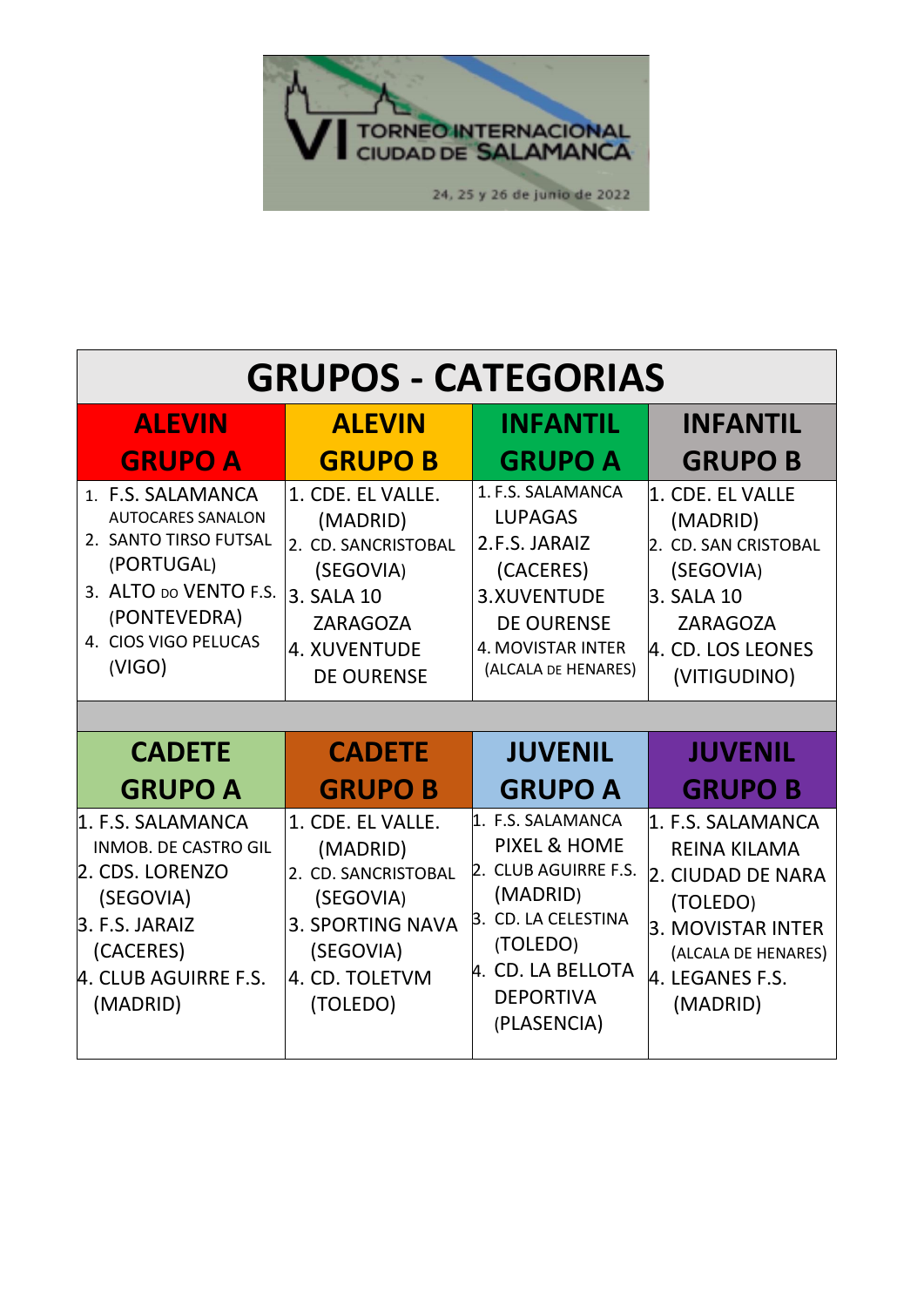

#### **HORARIOS VIERNES 24 DE JUNIO DE 2022**

#### **PABELLÓN SANTA MARTA DE TORMES**

| <b>HORA</b> | <b>PARTIDO</b>                                 | <b>CATEGORÍA GRUPO</b> |  |
|-------------|------------------------------------------------|------------------------|--|
| 18:30       | <b>LEGANES F.S. - MOVISTAR INTER</b>           | <b>JUVENIL</b>         |  |
| 19:30       | <b>XUVENTUDE DE OURENSE – MOVISTAR INTER</b>   | <b>INFANTIL</b>        |  |
| 20:30       | <b>XUVENTUDE DE OURENSE - SALA 10 ZARAGOZA</b> | <b>ALEVIN</b>          |  |
| 21:30       | SALA 10 ZARAGOZA - CD. LEONES DE VITIGUDINO    | <b>INFANTIL</b>        |  |

#### **PABELLÓN LA ALAMEDILLA**

| <b>HORA</b> | <b>PARTIDO</b>                                | <b>CATEGORIA</b> | <b>GRUPO</b> |
|-------------|-----------------------------------------------|------------------|--------------|
| 18:30       | <b>CDE EL VALLE - CD. SAN CRISTOBAL</b>       | <b>INFANTIL</b>  | В            |
| 19:30       | <b>CDE. EL VALLE - CD. SAN CRISTOBAL</b>      | <b>CADETE</b>    |              |
| 20:30       | <b>CDE EL VALLE – CD. SAN CRISTOBAL</b>       | <b>ALEVIN</b>    |              |
| 21:30       | CD LA CELESTINA – F.S. SALAMANCA PIXEL & HOME | <b>JUVENIL</b>   |              |

# **PABELLÓN RIO TORMES**

| <b>HORA</b> | <b>PARTIDO</b>                                     | <b>CATEGORIA</b> | <b>GRUPO</b> |
|-------------|----------------------------------------------------|------------------|--------------|
| 18:30       | F.S. SALAMANCA LUPAGAS – F.S. JARAIZ               | <b>INFANTIL</b>  |              |
| 19:30       | <b>CLUB AGUIRRE F.S. - F.S. JARAIZ</b>             | <b>CADETE</b>    |              |
| 20:30       | <b>CLUB AGUIRRE F.S. - CD LA BELLOTA DEPORTIVA</b> | <b>JUVENIL</b>   |              |
| 21:30       | <b>F.S. SALAMANCA SANALON - SANTO TIRSO FUTSAL</b> | <b>ALEVIN</b>    |              |

# **PABELLÓN VILLAMAYOR DE LA ARMUÑA**

| <b>HORA</b> | <b>PARTIDO</b>                                       | <b>CATEGORIA</b> | <b>GRUPO</b> |
|-------------|------------------------------------------------------|------------------|--------------|
| 18:30       | <b>C.D.S. LORENZO - F.S. SALAMANCA DE CASTRO GIL</b> | <b>CADETE</b>    |              |
| 19:30       | F.S. SALAMANCA REINA KILAMA - CIUDAD DE NARA         | <b>JUVENIL</b>   |              |
| 20:30       | ALTO DO VENTO F.S. - CIOS VIGO PELUCAS               | <b>ALEVIN</b>    |              |
| 21:30       | <b>SPORTING NAVA - CD TOLETVM</b>                    | <b>CADETE</b>    |              |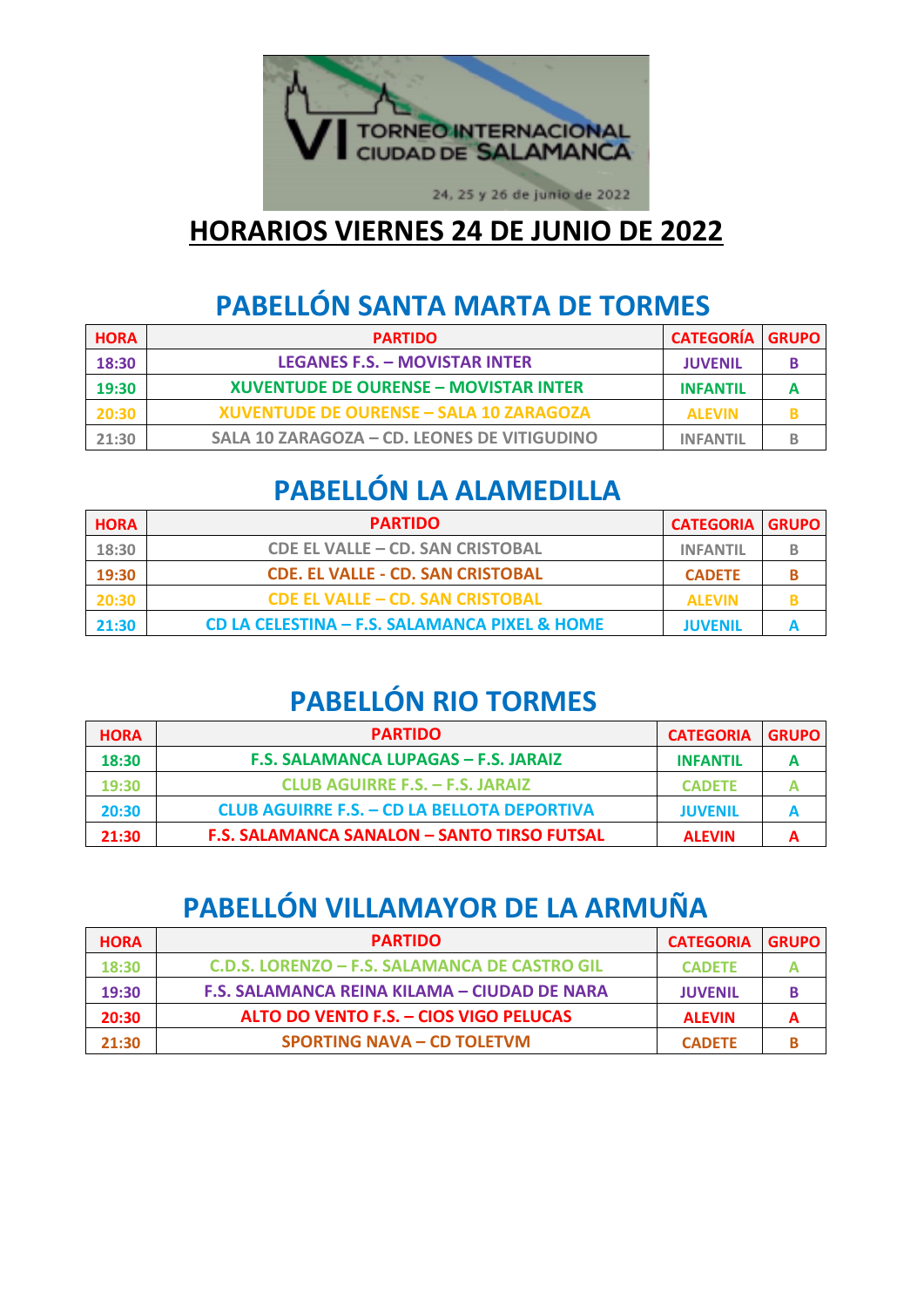

# **HORARIOS SÁBADO 25 DE JUNIO DE 2022 (MAÑANA)**

# **PABELLÓN SANTA MARTA DE TORMES**

| <b>HORA</b> | <b>PARTIDO</b>                                      | <b>CATEGORÍA GRUPO</b> |  |
|-------------|-----------------------------------------------------|------------------------|--|
| 10:00       | <b>CD. SAN CRISTOBAL - CD. LEONES DE VITIGUDINO</b> | <b>INFANTIL</b>        |  |
| 11:00       | <b>CD. SAN CRISTOBAL – CD. TOLETVM</b>              | <b>CADETE</b>          |  |
| 12:00       | <b>CD. SAN CRISTOBAL - XUVENTUDE DE OURENSE</b>     | <b>ALEVIN</b>          |  |
| 13:00       | F.S. SALAMANCA LUPAGAS - XUVENTUDE DE OURENSE       | <b>INFANTIL</b>        |  |

#### **PABELLÓN LA ALAMEDILLA**

| <b>HORA</b> | <b>PARTIDO</b>                                | <b>CATEGORIA GRUPO</b> |  |
|-------------|-----------------------------------------------|------------------------|--|
| 10:30       | <b>CIUDAD DE NARA - LEGANES F.S.</b>          | <b>JUVENIL</b>         |  |
| 11:30       | F.S. SALAMANCA PIXEL HOME - CLUB AGUIRRE F.S. | <b>JUVENIL</b>         |  |
| 12:30       | <b>CDS. LORENZO - CLUB AGUIRRE F.S.</b>       | <b>CADETE</b>          |  |

#### **PABELLÓN RIO TORMES**

| <b>HORA</b> | <b>PARTIDO</b>                                       | <b>CATEGORIA</b> | <b>GRUPO</b> |
|-------------|------------------------------------------------------|------------------|--------------|
| 10:30       | CD. LA CELESTINA – CD. LA BELLOTA DEPORTIVA          | <b>JUVENIL</b>   |              |
| 11:30       | F.S. SALAMANCA SANALON - ALTO DO VENTO F.S. SANTIAGO | <b>ALEVIN</b>    |              |
| 12.30       | <b>CIOS VIGO PELUCAS – SANTO TIRSO FUTSAL</b>        | <b>ALFVIN</b>    |              |

# **PABELLÓN VILLAMAYOR DE LA ARMUÑA**

| <b>HORA</b> | <b>PARTIDO</b>                               | <b>CATEGORIA</b> | <b>GRUPO</b> |
|-------------|----------------------------------------------|------------------|--------------|
| 10.30       | MOVISTAR INTER – F.S. SALAMANCA REINA KILAMA | <b>JUVENIL</b>   |              |
| 11:30       | <b>MOVISTAR INTER – F.S. JARAIZ</b>          | <b>INFANTIL</b>  |              |
| 12:30       | F.S. SALAMANCA DE CASTRO GIL – F.S. JARAIZ   | <b>CADETE</b>    |              |

#### **PABELLÓN VILLARES DE LA REINA**

| <b>HORA</b> | <b>PARTIDO</b>                       | <b>CATEGORIA GRUPO</b> |  |
|-------------|--------------------------------------|------------------------|--|
| 10.30       | <b>SPORTING NAVA – CDE. EL VALLE</b> | <b>CADETE</b>          |  |
| 11:30       | SALA 10 ZARAGOZA – CDE. EL VALLE     | <b>INFANTIL</b>        |  |
| 12:30       | SALA 10 ZARAGOZA – CDE. EL VALLE     | <b>ALFVIN</b>          |  |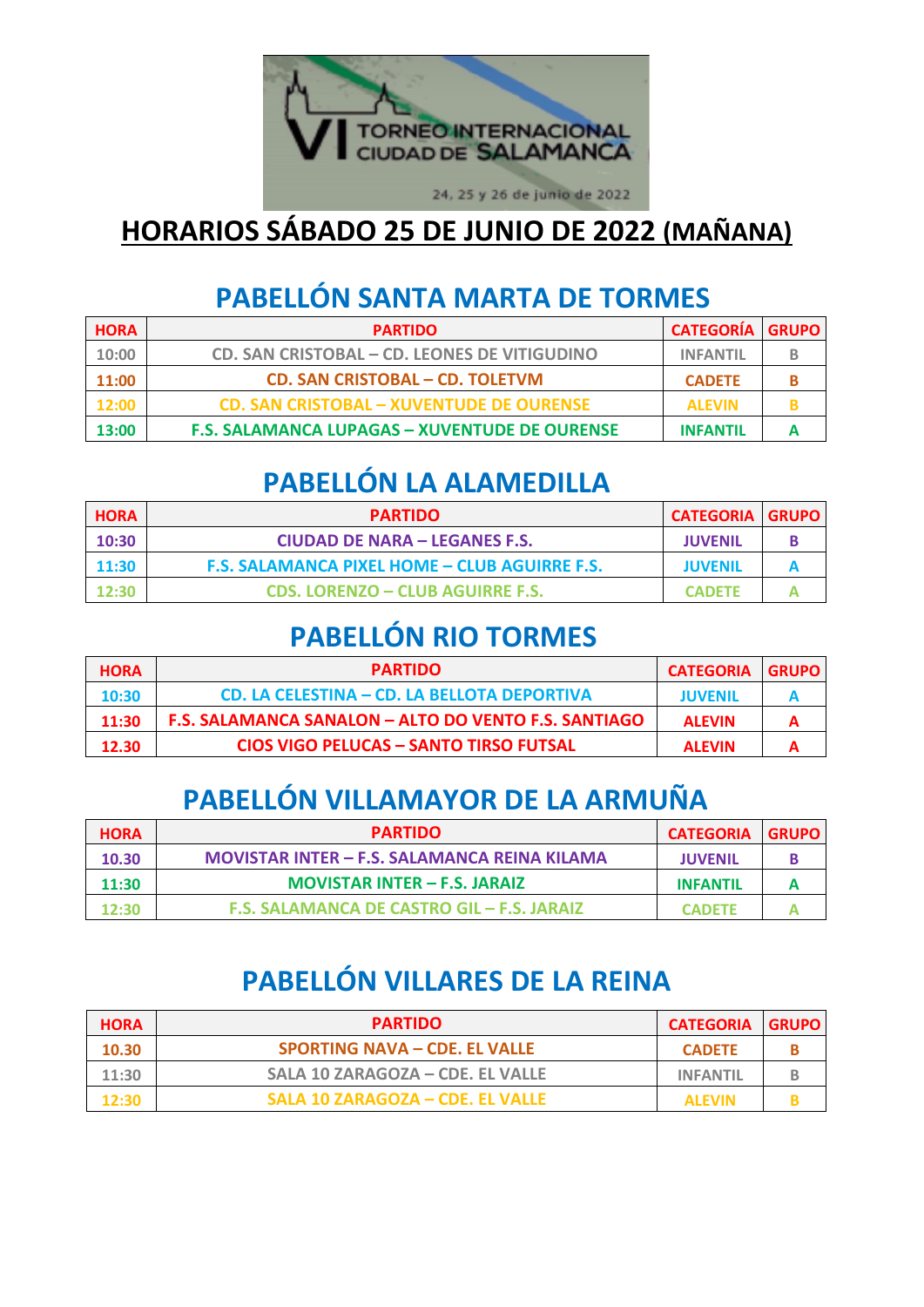

# **HORARIOS SÁBADO 25 DE JUNIO DE 2022 (TARDE)**

# **PABELLÓN SANTA MARTA DE TORMES**

| <b>HORA</b> | <b>PARTIDO</b>                              | <b>CATEGORÍA GRUPO</b> |   |
|-------------|---------------------------------------------|------------------------|---|
| 16:00       | <b>CDE. EL VALLE – CD. TOLETVM</b>          | <b>CADETE</b>          |   |
| 17:00       | CDE. EL VALLE – CD. LEONES DE VITIGUDINO    | <b>INFANTIL</b>        |   |
| 18:00       | SANTO TIRSO FUTSAL - ALTO DO VENTO SANTIAGO | <b>ALEVIN</b>          | А |
| 19:00       | CIOS VIGO PELUCAS – F.S. SALAMANCA SANALON  | <b>ALEVIN</b>          | А |

# **PABELLÓN LA ALAMEDILLA**

| <b>HORA</b> | <b>PARTIDO</b>                                         | <b>CATEGORIA GRUPO</b> |  |
|-------------|--------------------------------------------------------|------------------------|--|
| 16:30       | F.S. SALAMANCA PIXEL & HOME - CD. LA BELLOTA DEPORTIVA | <b>JUVENIL</b>         |  |
| 17:30       | <b>MOVISTAR INTER – CIUDAD DE NARA</b>                 | <b>JUVENIL</b>         |  |
| 18:30       | <b>MOVISTAR INTER - F.S. SALAMANCA LUPAGAS</b>         | <b>INFANTIL</b>        |  |

#### **PABELLÓN RIO TORMES**

| <b>HORA</b> | <b>PARTIDO</b>                              | <b>CATEGORIA</b> | <b>GRUPO</b> |
|-------------|---------------------------------------------|------------------|--------------|
| 16:30       | CD. SAN CRISTOBAL - SALA 10 ZARAGOZA        | <b>INFANTIL</b>  |              |
| 17:30       | <b>CD. SAN CRISTOBAL - SALA 10 ZARAGOZA</b> | <b>ALFVIN</b>    |              |
| 18:30       | <b>CD. SAN CRISTOBAL - SPORTING NAVA</b>    | <b>CADETE</b>    |              |

# **PABELLÓN VILLAMAYOR DE LA ARMUÑA**

| <b>HORA</b> | <b>PARTIDO</b>                                          | <b>CATEGORIA GRUPO</b> |  |
|-------------|---------------------------------------------------------|------------------------|--|
| 16:30       | F.S. SALAMANCA REINA KILAMA – LEGANES F.S.              | <b>JUVENIL</b>         |  |
| 17:30       | <b>CLUB AGUIRRE F.S. - LA CELESTINA</b>                 | <b>JUVENIL</b>         |  |
| 18:30       | <b>CLUB AGUIRRE F.S. - F.S. SALAMANCA DE CASTRO GIL</b> | <b>CADETE</b>          |  |

# **PABELLÓN VILLARES DE LA REINA**

| <b>HORA</b> | <b>PARTIDO</b>                            | <b>CATEGORIA GRUPO</b> |  |
|-------------|-------------------------------------------|------------------------|--|
| 16:30       | <b>F.S. JARAIZ – CDS. LORENZO</b>         | <b>CADETE</b>          |  |
| 17:30       | <b>F.S. JARAIZ – XUVENTUDE DE OURENSE</b> | <b>INFANTIL</b>        |  |
| 18:30       | CDF. FL VALLE – XUVENTUDE DE OURENSE      | <b>ALEVIN</b>          |  |